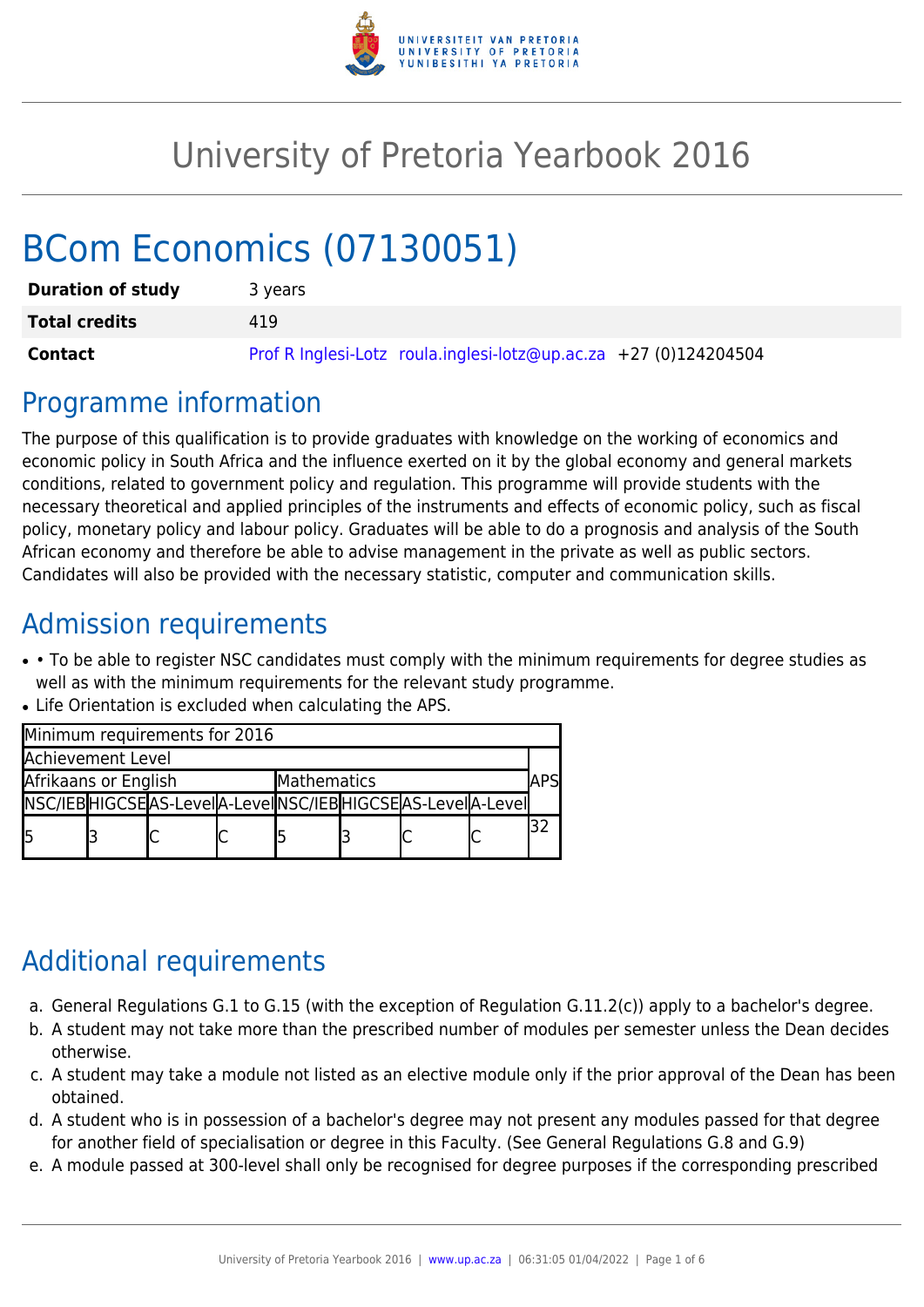

module(s) at 200-level has/have been passed, unless the Dean decides otherwise, with the proviso that the following modules which are offered at 300-level only, are also considered "major subjects": Labour law 311 (ABR 311), Labour relations 320 (ABV 320) and International business management 359 and 369 (OBS 359 and 369); only two 14-week modules, or the equivalent thereof, that are not preceded by the 100- and 200 level modules, may be taken for degree purposes. In other words, at least four 14-week modules must be taken at 300-level that are preceded by the 100- and 200-level, except for modules offered on 200- and 300 level only.

- f. A module already passed may only be repeated with the approval of the Dean.
- g. A module passed may not be taken into account for more than one degree or field of specialisation.
- h. It remains the student's responsibility to ascertain, prior to registration, whether all the modules he/she intends taking can be accommodated in the class, test and examination timetables.
- i. The Faculty of Economic and Management Sciences supports an outcomes-based education system and places a high premium on the development of specific academic competences. Class attendance in all modules and for the full duration of all programmes is therefore compulsory for all students.
- j. The Dean has the right of authorisation regarding matters not provided for in the General Regulations or the Faculty Regulations.

## Other programme-specific information

#### **Note: See the alphabetical list of modules for prerequisites of all modules.**

# FRK 122 is a terminating module. Candidates will not be able to continue with Financial accounting in the second or third year.

#### **Specialisation modules:** EKN 310, 320, 314, 325.

#### **"Major subject"**

To be considered a "major subject" the equivalent of four 14-week modules, including two at 300-level, must be passed provided that:

- the following modules which are offered at 300-level only, are also considered "major subjects": Labour law 311 (ABR 311), Labour relations 320 (ABV 320), and International business management 359 and 369 (OBS 359 and 369);
- only two 14-week modules, or the equivalent thereof, that are not preceded by the 100- and 200-level modules, may be taken for degree purposes. In other words, at least four 14-week modules must be taken at 300-level that are preceded by the 100- and 200-level, except for modules offered on 200- and 300-level only.

### Promotion to next study year

According to General Regulation G.3 students have to comply with certain requirements as set by the Faculty Board.

- a. A student must pass at least 4 core semester or 2 core year modules to be admitted to the subsequent year of study.
- b. If a student has passed less than the required minimum of 4 core semester or 2 core year modules, he/she will not be readmitted to the Faculty of Economic and Management Sciences. Such a student may apply in writing to the Faculty's Admissions Committee to be readmitted conditionally – with the proviso that the Admissions Committee may set further conditions with regards to the student's academic progress. The Faculty's Admissions Committee may deny a student's application for readmission.
- c. If a student has been readmitted conditionally, his/her academic progress will be monitored after the first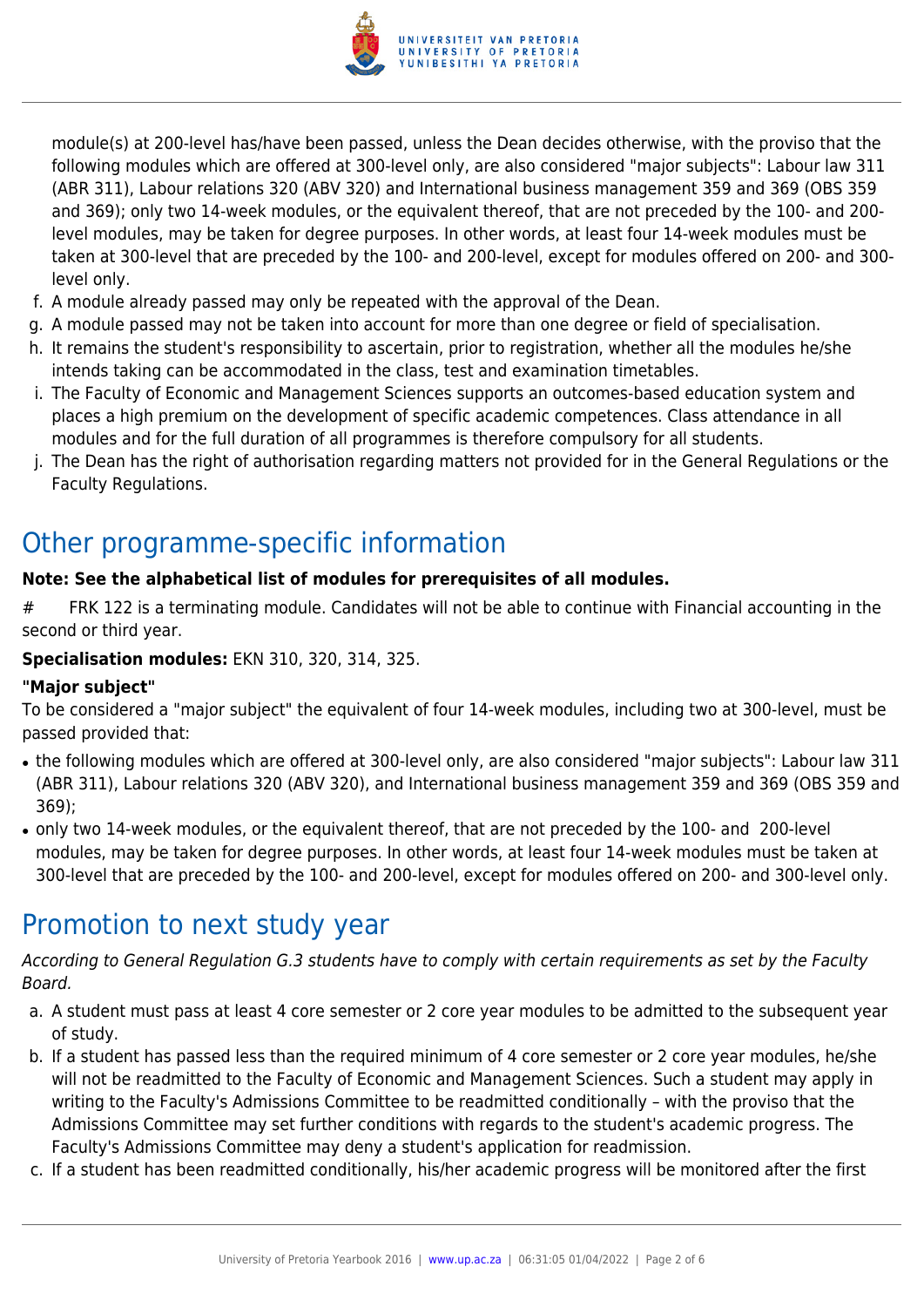

semester examinations to determine whether he/she has complied with the requirements set by the Admissions Committee. If not, his/her studies will be suspended.

- d. A student whose studies have been suspended because of his/her poor academic performance has the right to appeal against the decision of the Faculty's Admissions Committee.
- e. A student may be refused promotion to a subsequent year of study if the prescribed tuition fees are not paid.
- f. A student may be refused admission to the examination, or promotion to a subsequent year of study or promotion in a module (if applicable) if he/ she fails to fulfil the attendance requirements. Class attendance in all modules and for the full duration of all programmes is compulsory for all students.

# Pass with distinction

- a. A degree may be awarded with distinction provided the candidate meets the following criteria:
- i. Completes the degree within three years;
- ii. Obtains a Cumulative Grade Point Average CGPA) of 75%;
- iii. Repeated passed modules will not be considered. The initial pass mark of module will be used when calculating the GPA.
- b. Transferees from other faculties and from other universities who still complete their bachelor degrees (including credits transferred and recognised from the degrees they registered for originally) within three years will be considered as exceptional cases by the Dean.
- c. The GPA will be not be rounded up to a whole number.
- d. Exceptional cases will be considered by the Dean.

# General information

#### **Minimum requirements for bachelor's degrees; semester and year modules; new regulations**

- 1. Students who commenced their studies before 2015 must complete the programme in terms of the curriculum of the year in which they commenced their studies, or in terms of the curriculum of the year in which they switched to their current field of specialisation. Students who prefer to do so may, however, apply to change over to the latest curriculum, but then they should comply with all the requirements thereof and they may not revert to the regulations of an earlier year.
- 2. Students who are registering for a degree programme for the first time in 2015 must take the modules indicated under the particular field of specialisation.

**Please note**: Only two 14-week modules, or the equivalent thereof, that are not preceded by the 100- and 200 level modules, may be taken for degree purposes. In other words, at least four 14-week modules must be taken at 300-level that are preceded by the 100- and 200-level, except for modules offered on 200- and 300-level only. It is thus the responsibility of students to ensure before registration, that their curricula comply with all the requirements of the applicable regulations.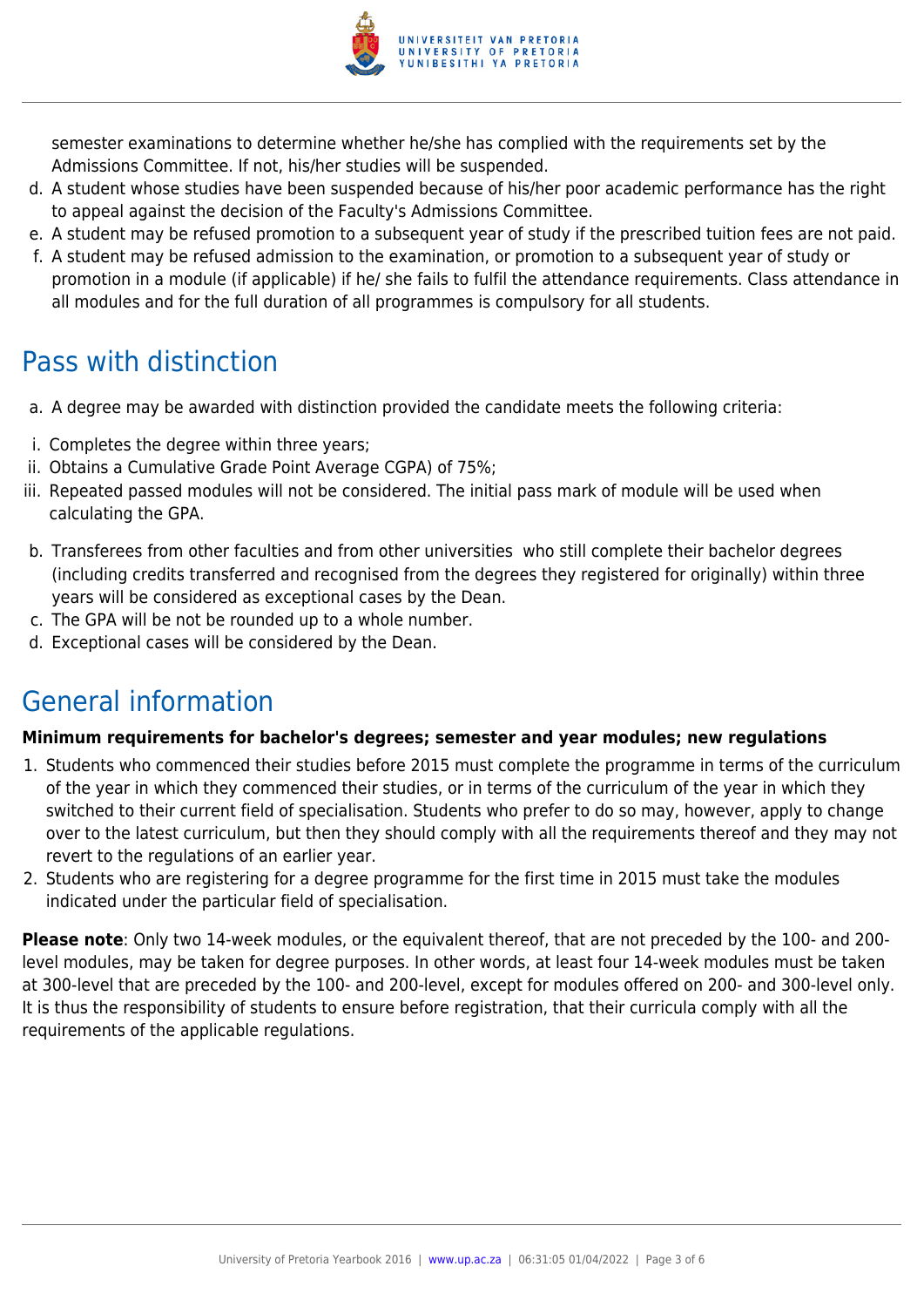

## Curriculum: Year 1

#### **Minimum credits: 138**

### **Fundamental modules**

[Academic information management 101](https://www.up.ac.za/yearbooks/2016/modules/view/AIM 101) (AIM 101) - Credits: 6.00 [Academic literacy for Economic and Management Sciences 124](https://www.up.ac.za/yearbooks/2016/modules/view/ALL 124) (ALL 124) - Credits: 6.00 [Academic orientation 107](https://www.up.ac.za/yearbooks/2016/modules/view/UPO 107) (UPO 107) - Credits: 0.00

### **Core modules**

[Economics 110](https://www.up.ac.za/yearbooks/2016/modules/view/EKN 110) (EKN 110) - Credits: 10.00 [Economics 120](https://www.up.ac.za/yearbooks/2016/modules/view/EKN 120) (EKN 120) - Credits: 10.00 [Financial accounting 111](https://www.up.ac.za/yearbooks/2016/modules/view/FRK 111) (FRK 111) - Credits: 10.00 [Business management 114](https://www.up.ac.za/yearbooks/2016/modules/view/OBS 114) (OBS 114) - Credits: 10.00 [Business management 124](https://www.up.ac.za/yearbooks/2016/modules/view/OBS 124) (OBS 124) - Credits: 10.00 [Statistics 110](https://www.up.ac.za/yearbooks/2016/modules/view/STK 110) (STK 110) - Credits: 13.00 [Statistics 120](https://www.up.ac.za/yearbooks/2016/modules/view/STK 120) (STK 120) - Credits: 13.00 [Mathematics 134](https://www.up.ac.za/yearbooks/2016/modules/view/WTW 134) (WTW 134) - Credits: 16.00 [Financial accounting 122](https://www.up.ac.za/yearbooks/2016/modules/view/FRK 122) (FRK 122) - Credits: 12.00 [Linear algebra 146](https://www.up.ac.za/yearbooks/2016/modules/view/WTW 146) (WTW 146) - Credits: 8.00 [Calculus 148](https://www.up.ac.za/yearbooks/2016/modules/view/WTW 148) (WTW 148) - Credits: 8.00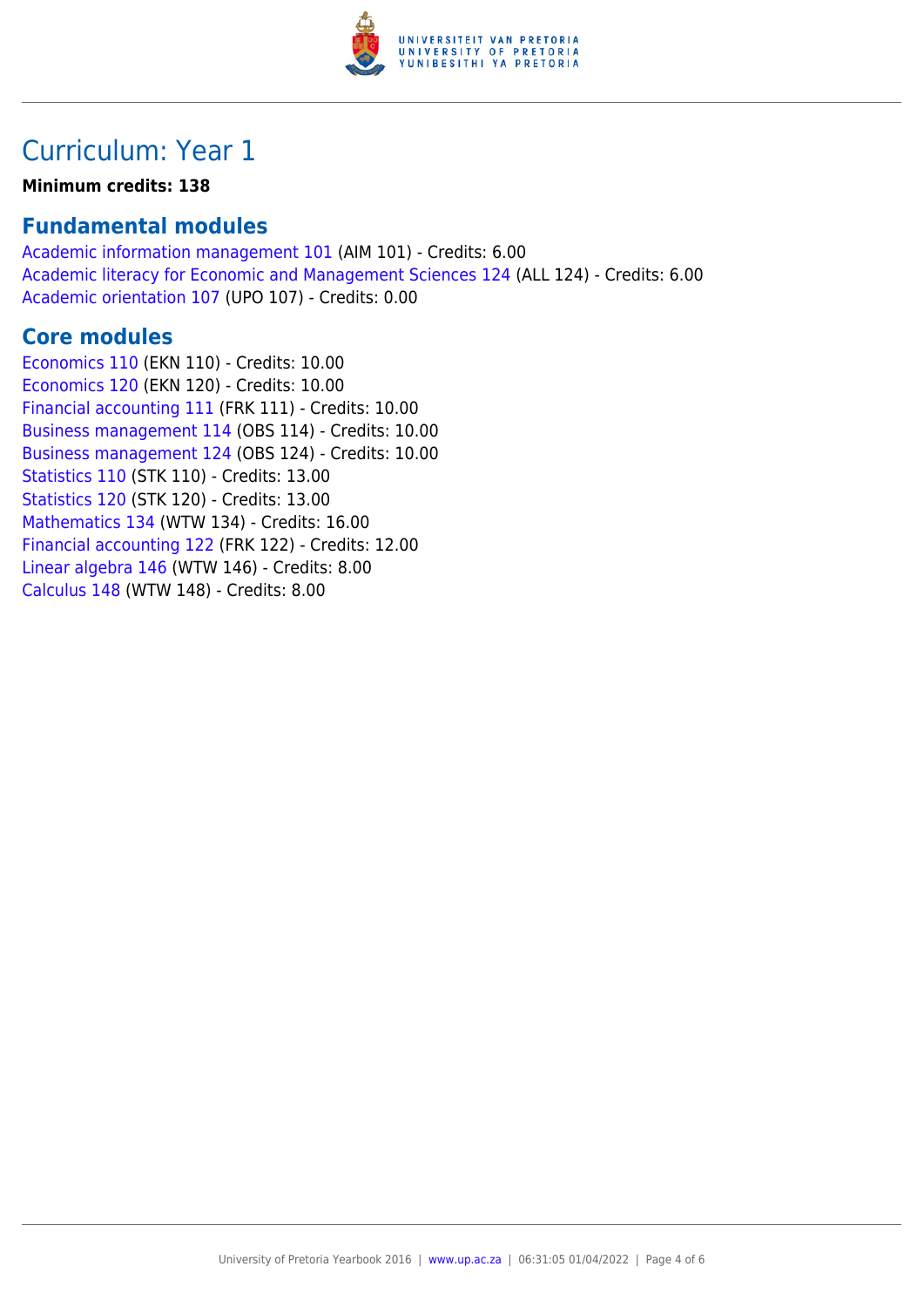

### Curriculum: Year 2

**Minimum credits: 146**

### **Fundamental modules**

[Introduction to moral and political philosophy 251](https://www.up.ac.za/yearbooks/2016/modules/view/FIL 251) (FIL 251) - Credits: 10.00

### **Core modules**

[Business law 210](https://www.up.ac.za/yearbooks/2016/modules/view/BER 210) (BER 210) - Credits: 16.00 [Business law 220](https://www.up.ac.za/yearbooks/2016/modules/view/BER 220) (BER 220) - Credits: 16.00 [Economics 214](https://www.up.ac.za/yearbooks/2016/modules/view/EKN 214) (EKN 214) - Credits: 16.00 [Economics 224](https://www.up.ac.za/yearbooks/2016/modules/view/EKN 224) (EKN 224) - Credits: 16.00 [Statistics 210](https://www.up.ac.za/yearbooks/2016/modules/view/STK 210) (STK 210) - Credits: 20.00 [Statistics 220](https://www.up.ac.za/yearbooks/2016/modules/view/STK 220) (STK 220) - Credits: 20.00 [Economics 234](https://www.up.ac.za/yearbooks/2016/modules/view/EKN 234) (EKN 234) - Credits: 16.00 [Economics 244](https://www.up.ac.za/yearbooks/2016/modules/view/EKN 244) (EKN 244) - Credits: 16.00